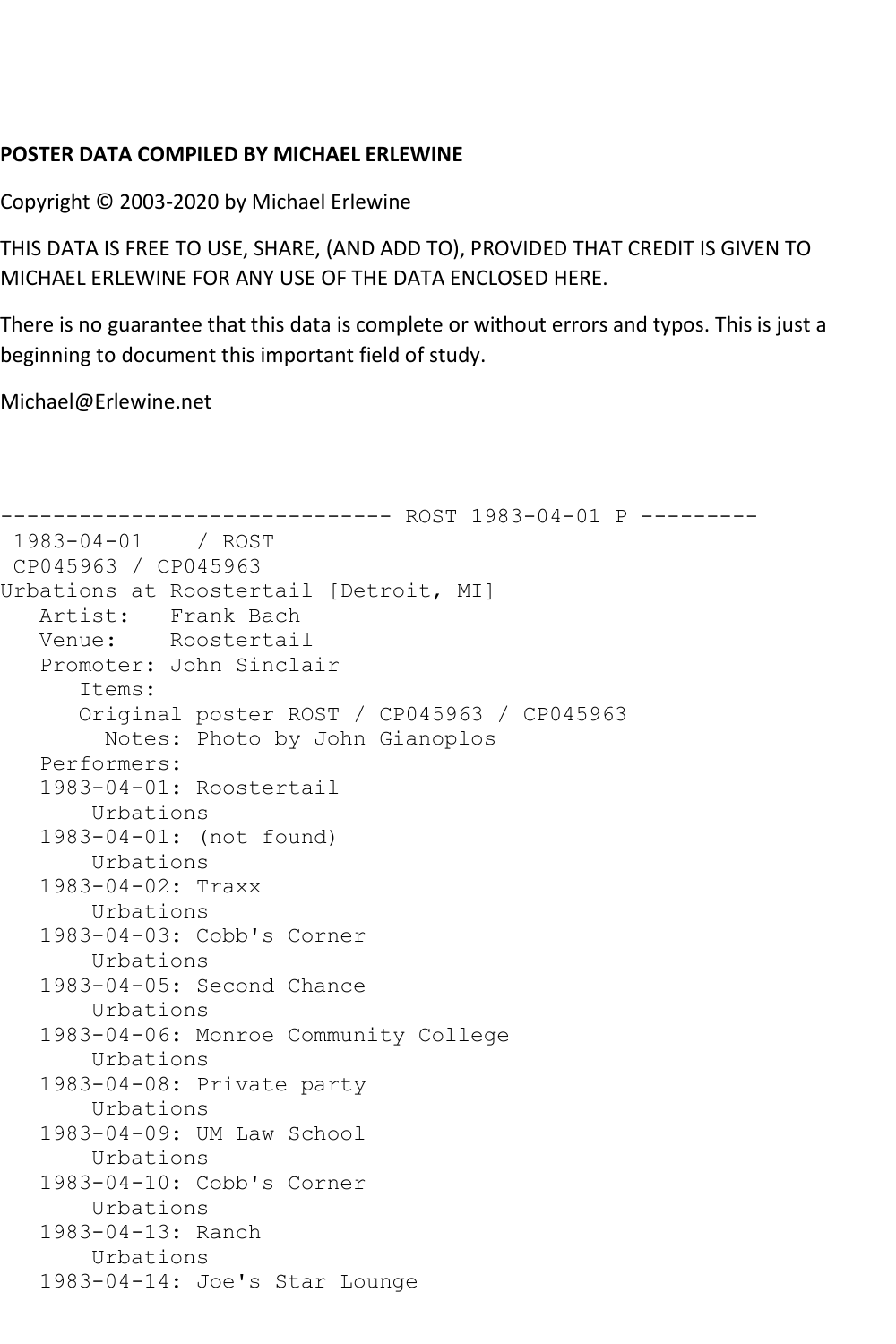Urbations 1983-04-15: U Club Urbations 1983-04-16: Private party Urbations 1983-04-17: Cobb's Corner Urbations 1983-04-20 1983-04-21: Private party Urbations 1983-04-22: Private party Urbations 1983-04-23: Ranch Urbations 1983-04-24: Cobb's Corner Urbations 1983-04-28: Joe's Star Lounge Urbations 1983-04-29 1983-04-30: Ricks Urbations ------------------------------ 1983-06-24 P --------- 1983-06-24 / CP060879 / CP060879 Stevie Ray Vaughan, S.L.K. at Saint Andrew's Hall Benefit: Bowie's Let's Dance Lead Guitar Player Artist: Gary Grimshaw<br>Venue: Saint Andrew's Saint Andrew's Hall Items: Original poster / CP060879 / CP060879 (8-1/2 x 11) Performers: 1983-06-24: Saint Andrew's Hall Stevie Ray Vaughan / S.L.K. ------------------------------ STA 1983-10-07 P --------- 1983-10-07 / STA CP044042 / CP044042 Oliver Lake, Jump Up at Saint Andrews Hall Artist: Gary Grimshaw Venue: Saint Andrew's Hall, Detroit Promoter: MSA Items: Original poster STA / CP044042 / CP044042 Performers: 1983-10-07: Saint Andrew's Hall, Detroit Oliver Lake / Jump Up / I Tal 1983-10-22: Saint Andrew's Hall, Detroit Leone Thomas / Wendell Harrison / Sun Messengers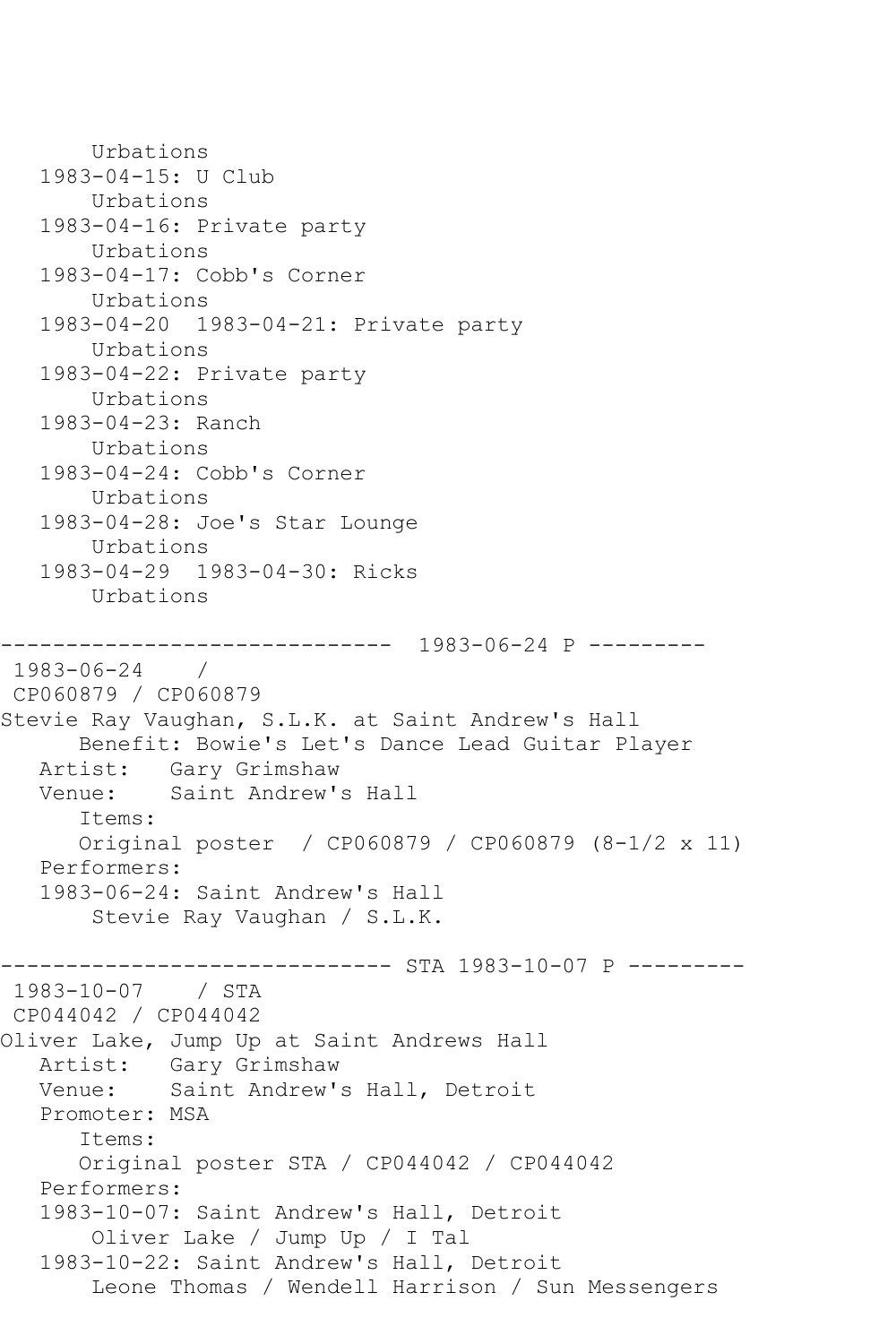------------------------------ ALV 1983-12-01 H --------- 1983-12-01 / ALV CP044647 Flying Tigers, Willie D. Warren at Alvin's Twilite Bar - Detroit, MI Artist: Frank Bach Venue: Alvin's Twilite Bar Items: Handbill ALV / CP044647 Performers: 1983-12-01: Alvin's Twilite Bar Flying Tigers / Willie D. Warren / Rob Noll ------------------------------ JSL 1983-12-30 H --------- 1983-12-30 / JSL CP044640 Urbations at Joe's Star Lounge - Detroit, MI Event: Joe's Birthday Artist: Grande Graphics Venue: Joe's Star Lounge Items: Handbill JSL / CP044640 Performers: 1983-12-30: Joe's Star Lounge Urbations ------------------------------ 1984-02-18 H --------- 1984-02-18 / CP044750 Billboard: Detroit Companies Join Forces Artist: Grande Graphics Items: Handbill / CP044750 Performers: 1984-02-18: ------------------------------ BST 1984-03-01 H --------- 1984-03-01 / BST CP044815 Oroboros, Sun Messengers at B'Stilla - Detroit, MI Artist: Grande Graphics Venue: B'Stilla Items: Handbill BST / CP044815 Performers: 1984-03-01: B'Stilla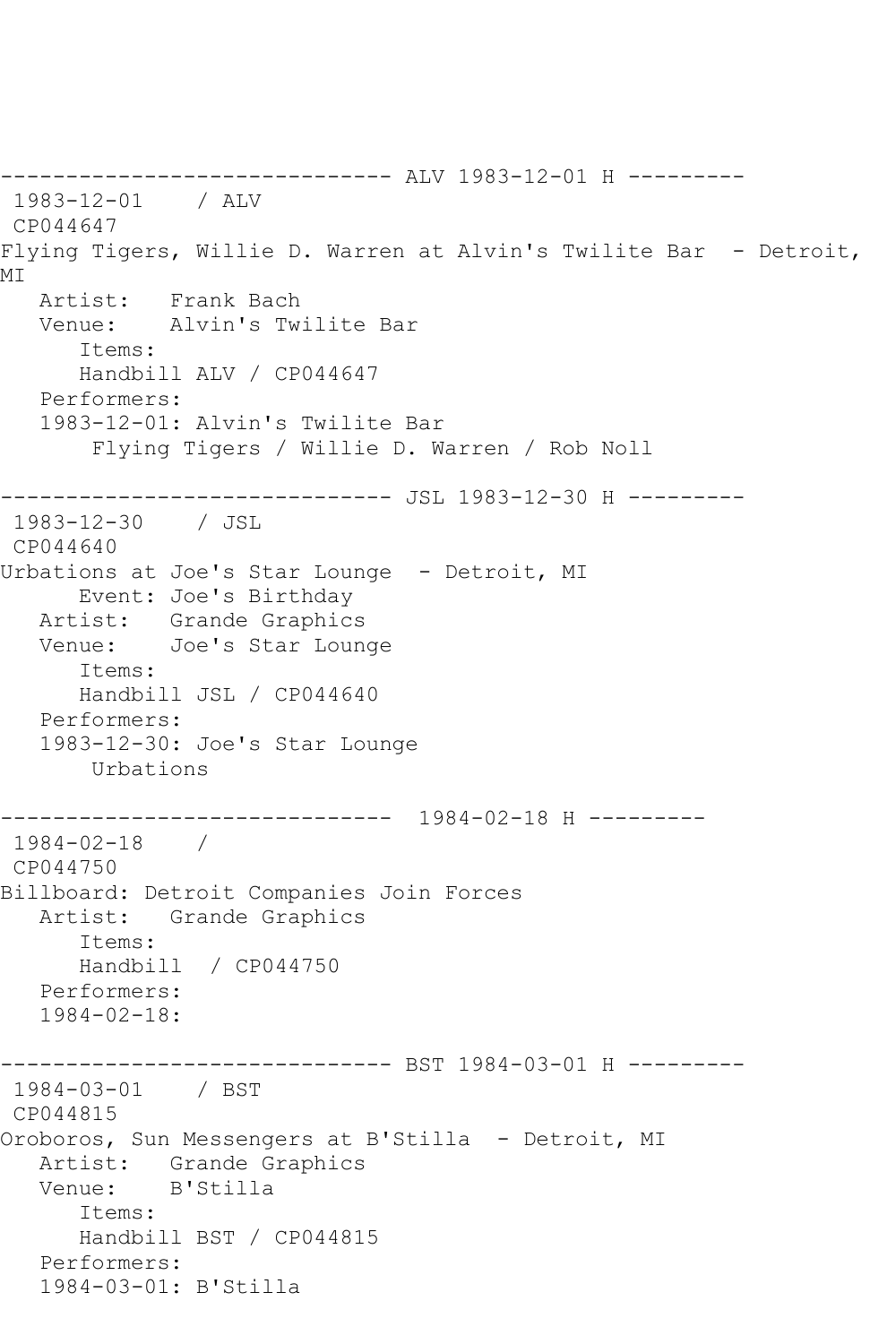Oroboros 1984-03-02: Sun Messengers 1984-03-03: Johnny Angelos and the Reputations 1984-03-04: Urbations ------------------------------ STA 1984-03-31 P --------- 1984-03-31 / STA CP044040 / CP044040 Simple Minds at Saint Andrews Hall Artist: Gary Grimshaw<br>Venue: Saint Andrew's Saint Andrew's Hall, Detroit Items: Original poster STA / CP044040 / CP044040 Performers: 1984-03-31: Saint Andrew's Hall, Detroit Simple Minds ------------------------------ 1984-04-14 P ---------  $1984 - 04 - 14$ CP060828 / CP060828 Marvin Gaye Memorial Tour Artist: Gary Grimshaw Venue: B'Stilla Promoter: Morda Sinclair and Associates Items: Original poster / CP060828 / CP060828 (3-1/2 x 8-1/2) Performers: 1984-04-14: B'Stilla Urbations 1984-02-20 1984-04-21: Joe's Star Lounge 1984-02-27 1984-02-28: Alvin's Twilite Bar 1984-04-29: B'Stilla 1984-05-04: B'Stilla 1984-05-05: Central Michigan University 1984-05-05: Tom's Foolery 1984-05-11 1984-05-12: Joe's Star Lounge 1984-05-18: B'Stilla 1984-05-19: Greenhills School Prom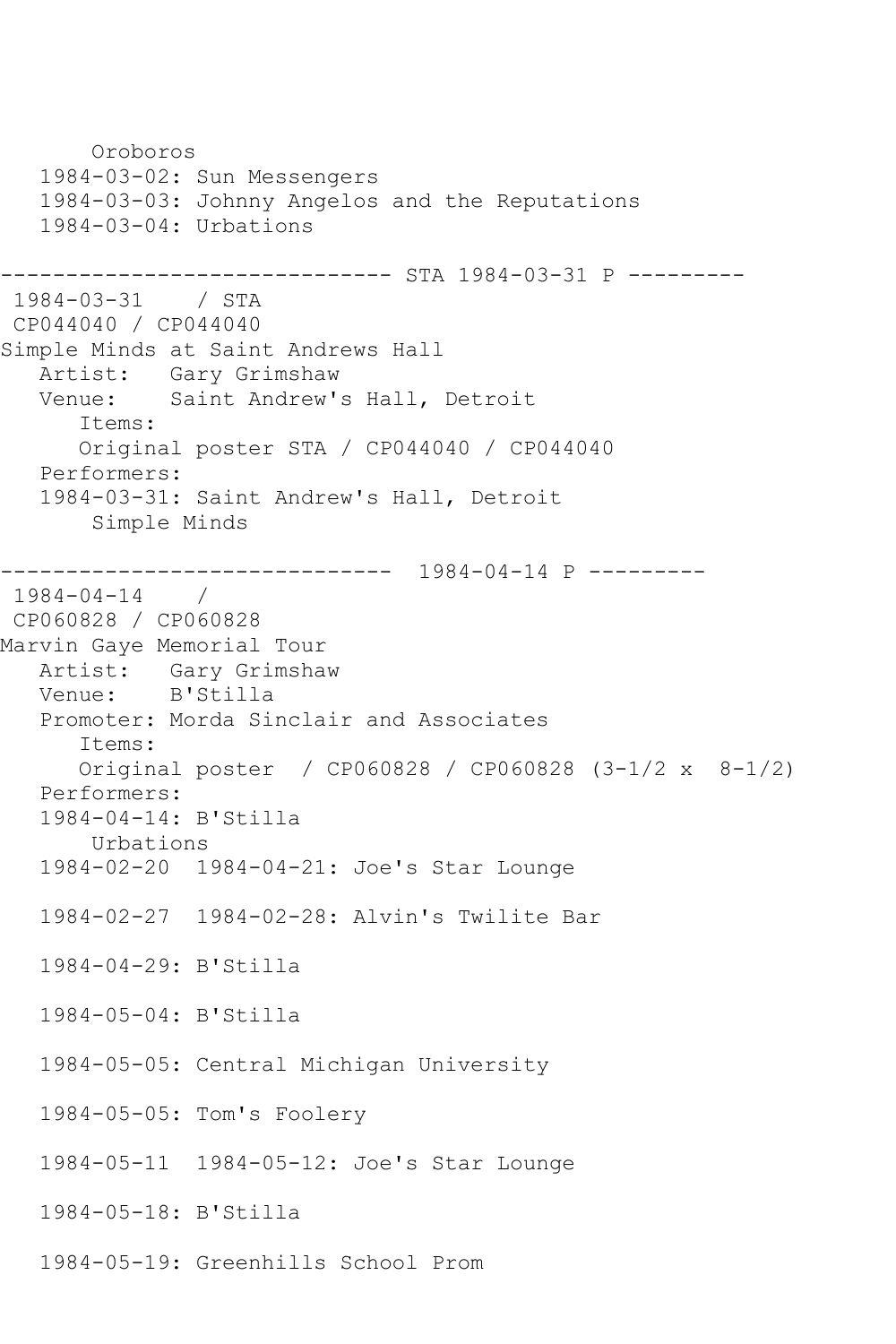```
 1984-05-20: Alma College
   1984-05-24 1984-05-25: Rick's
   1984-05-26: Saint Andrew's Hall
   1984-05-27: B'Stilla
   1984-05-31: Club Soda
   1984-06-01 1984-06-02: Rick's
------------------------------ STA 1984-05-08 P ---------
1984-05-08 / STA 
CP044039 / CP044039
Wire Train at Saint Andrews Hall
   Artist: Gary Grimshaw
   Venue: Saint Andrew's Hall, Detroit
   Promoter: 415 recording artists
      Items:
      Original poster STA / CP044039 / CP044039
   Performers:
   1984-05-08: Saint Andrew's Hall, Detroit
       Wire Train
------------------------------ KICK 1984-05-09 H ---------
1984-05-09 / KICK 
CP044769
Kicks - A Unique New East Side Fun Spot
   Artist: Grande Graphics
   Venue: Kicks
      Items:
      Handbill KICK / CP044769
   Performers:
   1984-05-09: Kicks
       Gary Tringali / Joe Messina
------------------------------ RMTD 1984-05-12 P ---------
1984-05-12 / RMTD 
CP044001 / CP044001
Berlin, Wang Chung at Royal Oak Music Theater - Royal Oak, MI
 Artist: Gary Grimshaw
 Venue: Royal Oak Music Theater
   Promoter: Ceremony Productions
      Items:
      Original poster RMTD / CP044001 / CP044001
```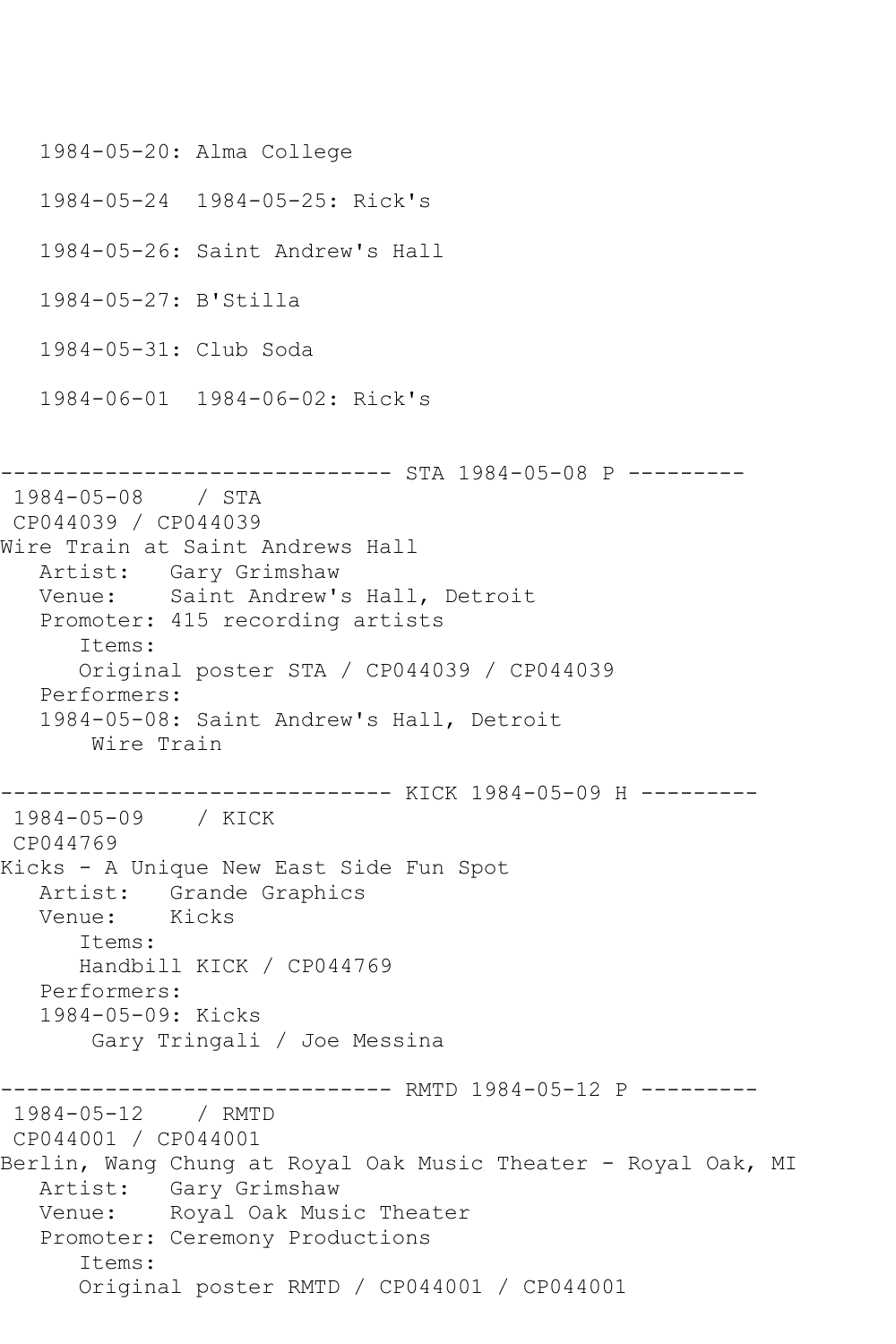Performers: 1984-05-12: Royal Oak Music Theater Berlin / Wang Chung ------------------------------ STA 1984-05-18 P --------- 1984-05-18 / STA CP044085 / CP044085 Wire Train at Saint Andrews Hall Artist: Gary Grimshaw Venue: Saint Andrew's Hall, Detroit Promoter: 415 recording artists Items: Original poster STA / CP044085 / CP044085 Performers: 1984-05-18: Saint Andrew's Hall, Detroit Wire Train ------------------------------ STA 1984-05-26 P --------- 1984-05-26 / STA CP044006 / CP044006 Urbations, What If Thinking at Saint Andrews Hall Artist: Gary Grimshaw Venue: Saint Andrew's Hall, Detroit Promoter: MSA Items: Original poster STA / CP044006 / CP044006 Performers: 1984-05-26: Saint Andrew's Hall, Detroit Urbations / What If Thinking ------------------------------ BST 1984-05-27 H --------- 1984-05-27 / BST CP044574 Urbations, Crusin' at B'Stilla - Detroit, MI Artist: Grande Graphics Venue: B'Stilla Items: Handbill BST / CP044574 Performers: 1984-05-27: B'Stilla Urbations / Crusin' / Bad Boys of Rock ------------- STA 1984-05-31 P ---------1984-05-31 / STA CP044023 / CP044023 Grandmaster Flash, Kid Creole at Saint Andrews Hall Artist: Gary Grimshaw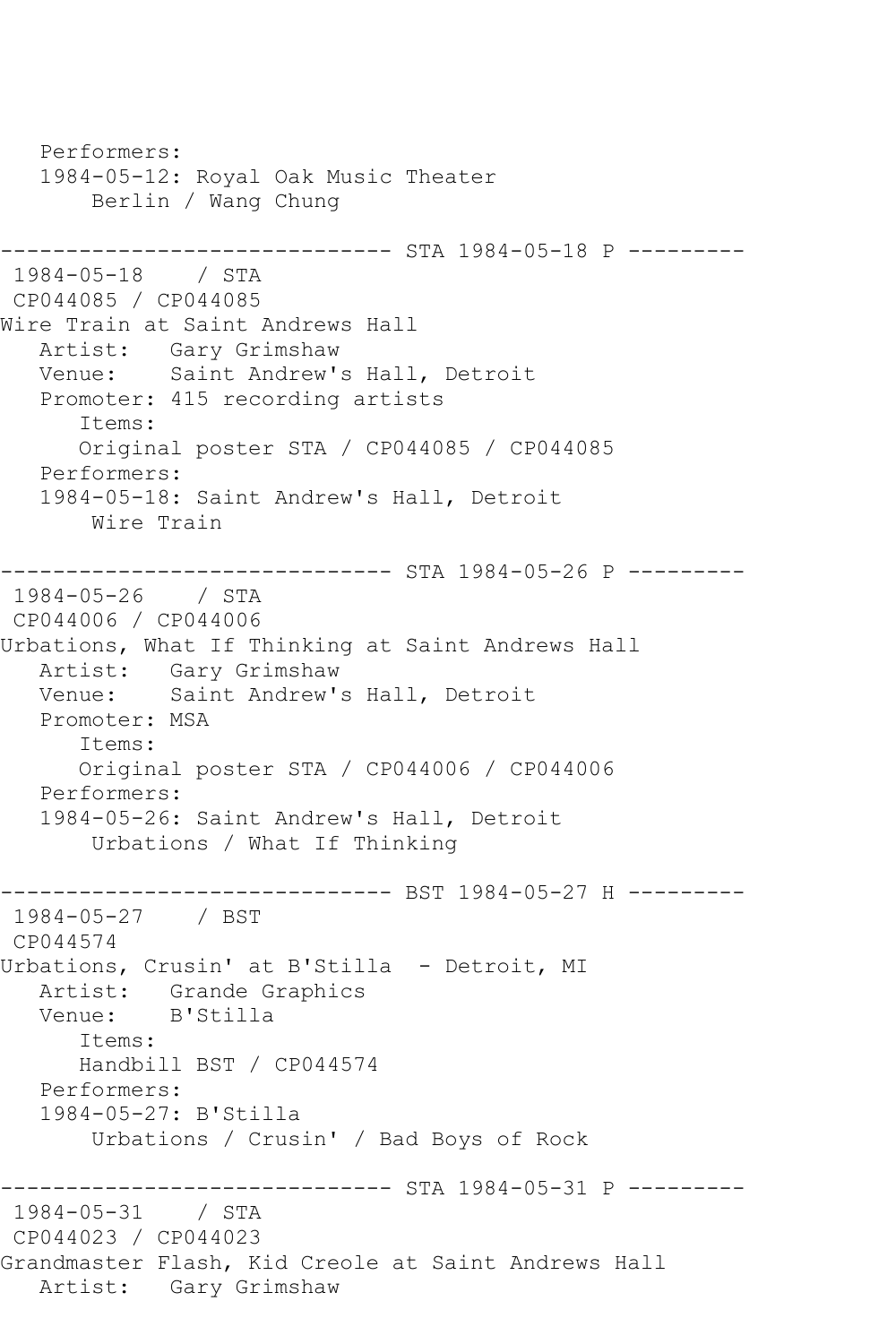Venue: Saint Andrew's Hall, Detroit Items: Original poster STA / CP044023 / CP044023 Performers: 1984-05-31: Saint Andrew's Hall, Detroit Grandmaster Flash / Kid Creole / Raheim ------------------------------ PAY 1984-07-07 P --------- 1984-07-07 / PAY CP044020 / CP044020 Dez Dickerson at Paychecks Lounge Artist: Gary Grimshaw Venue: Paycheck's Lounge Promoter: Ceremony Productions Items: Original poster PAY / CP044020 / CP044020 Performers: 1984-07-07: Paycheck's Lounge Dez Dickerson ------------------------------ STA 1984-08-03 P --------- 1984-08-03 / STA CP044021 / CP044021 Bad Manners at Saint Andrews Hall Artist: Gary Grimshaw<br>Venue: Saint Andrew's Saint Andrew's Hall, Detroit Promoter: Portrait recording artists Items: Original poster STA / CP044021 / CP044021 Performers: 1984-08-03: Saint Andrew's Hall, Detroit Bad Manners ------------------------------ STA 1984-08-24 P --------- 1984-08-24 / STA CP044148 / CP044148 Illustrated Man at Saint Andrews Hall Artist: Gary Grimshaw Venue: Saint Andrew's Hall, Detroit Items: Original poster STA / CP044148 / CP044148 Performers: 1984-08-24: Saint Andrew's Hall, Detroit Illustrated Man ------------------------------ 1984-09-01 P --------- 1984-09-01 /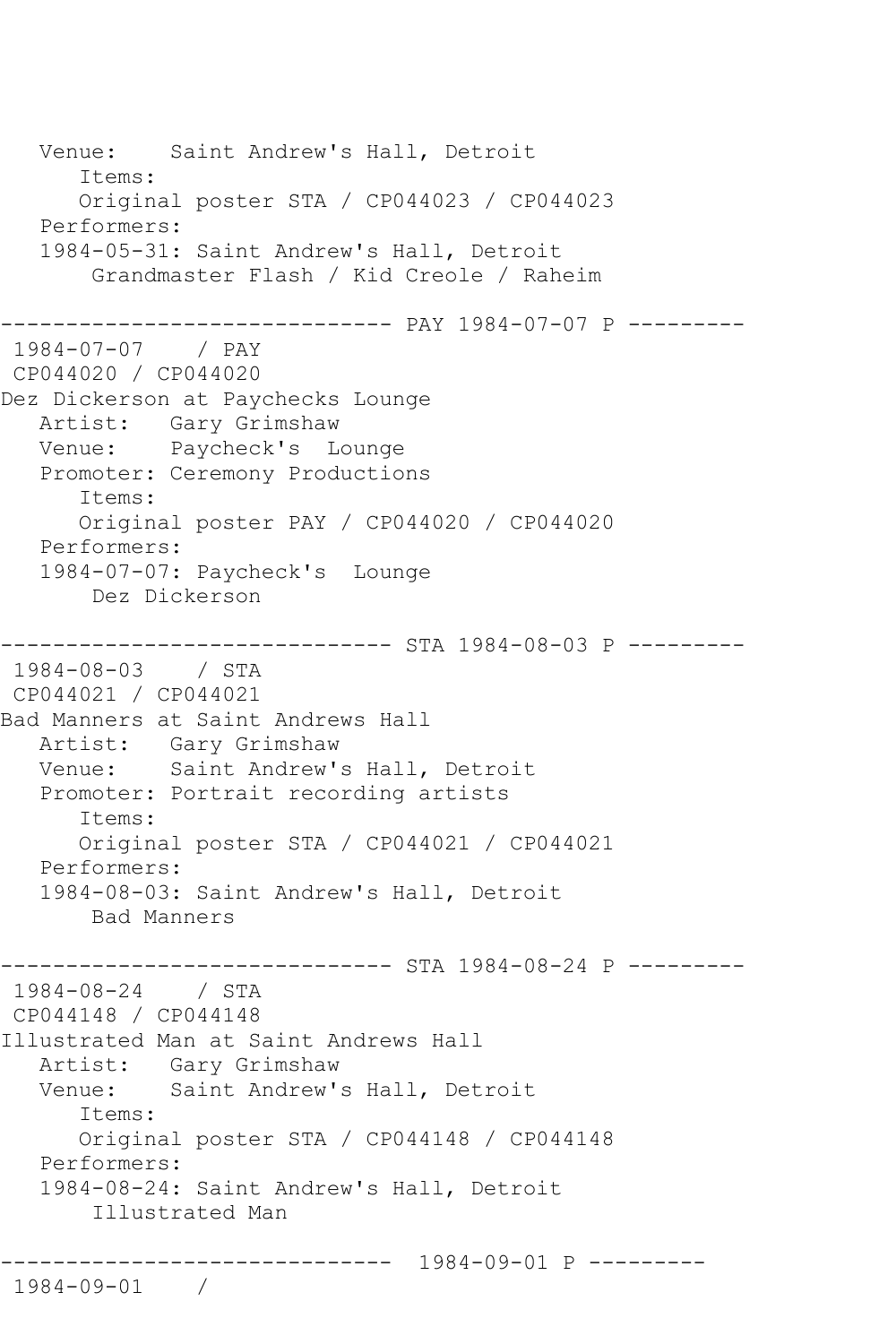CP046023 / CP046023 Urbations, Jam Session at Bstilla Bistro Artist: Grande Graphics Venue: (not found) Items: Original poster / CP046023 / CP046023 Performers: 1984-09-01 1984-09-02: (not found) Urbations 1984-09-05: (not found) Jam Session 1984-09-06: (not found) Alien Nation 1984-09-07 1984-09-08: (not found) Black Market 1984-09-09: (not found) Detroit Blues Band 1984-09-12: (not found) Jam Session 1984-09-13: (not found) Prota Zha 1984-09-14 1984-09-15: (not found) Buzztones 1984-09-16: (not found) Regular Boys 1984-09-19: (not found) Jam Session 1984-09-20: (not found) Mystery Girls 1984-09-21: (not found) Suspects / Shy 1984-09-22: (not found) Steve Nardella / R n' R Trio 1984-09-23: (not found) Urbations 1984-09-26: (not found) Jam Session 1984-09-27: (not found) 1984-09-28: (not found) Sun Messengers 1984-09-29: (not found) Changing Bodies / Prota Zha 1984-09-30: (not found) Microtones

------------- MID 1984-09-22 H -------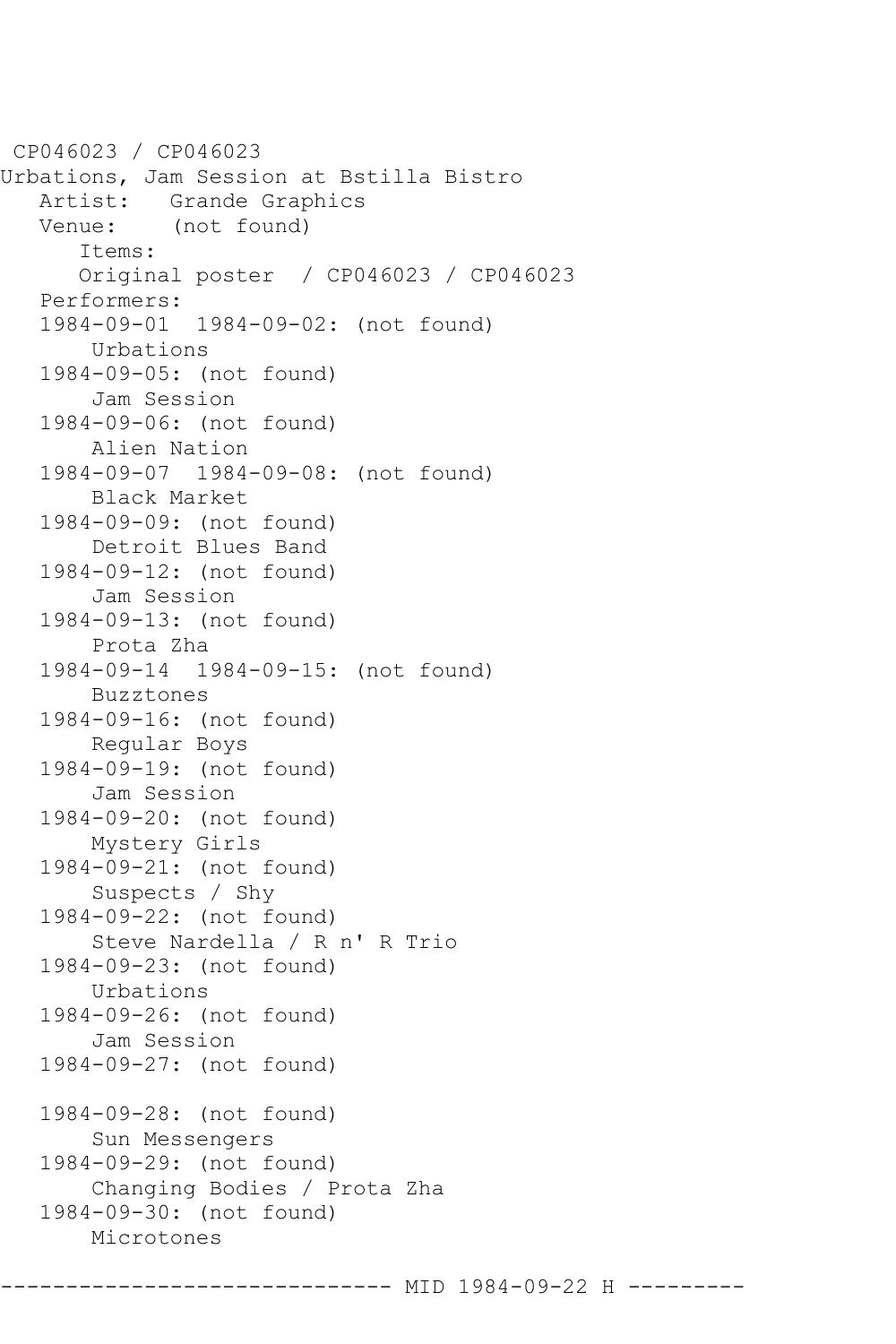1984-09-22 / MID CP044555 Rockabilly Cats at Miami, Detroit - Detroit, MI Artist: Grande Graphics<br>Venue: Miami, Detroit Miami, Detroit Items: Handbill MID / CP044555 Performers: 1984-09-22: Miami, Detroit Rockabilly Cats ------------------------------ STA 1984-09-28 P --------- 1984-09-28 / STA CP044024 / CP044024 Rhythm Corps, Mike Halloran at Saint Andrews Hall Artist: Grande Graphics Venue: Saint Andrew's Hall, Detroit Promoter: Clutch Cargo's Items: Original poster STA / CP044024 / CP044024 Performers: 1984-09-28: Saint Andrew's Hall, Detroit Rhythm Corps / Mike Halloran ------------------------------ 1984-10-03 P ---------  $1984 - 10 - 03$ CP044022 / CP044022 Martin Gross, Point at Bstilla Bistro Artist: Gary Grimshaw Venue: (not found) Items: Original poster / CP044022 / CP044022 Performers: 1984-10-03: (not found) Martin Gross 1984-10-04: (not found) Point 1984-10-05: (not found) Black Market 1984-10-06: (not found) Black Market 1984-10-07: (not found) Rockabilly Cats 1984-10-10: (not found) Tom Wagner 1984-10-11: (not found) Heat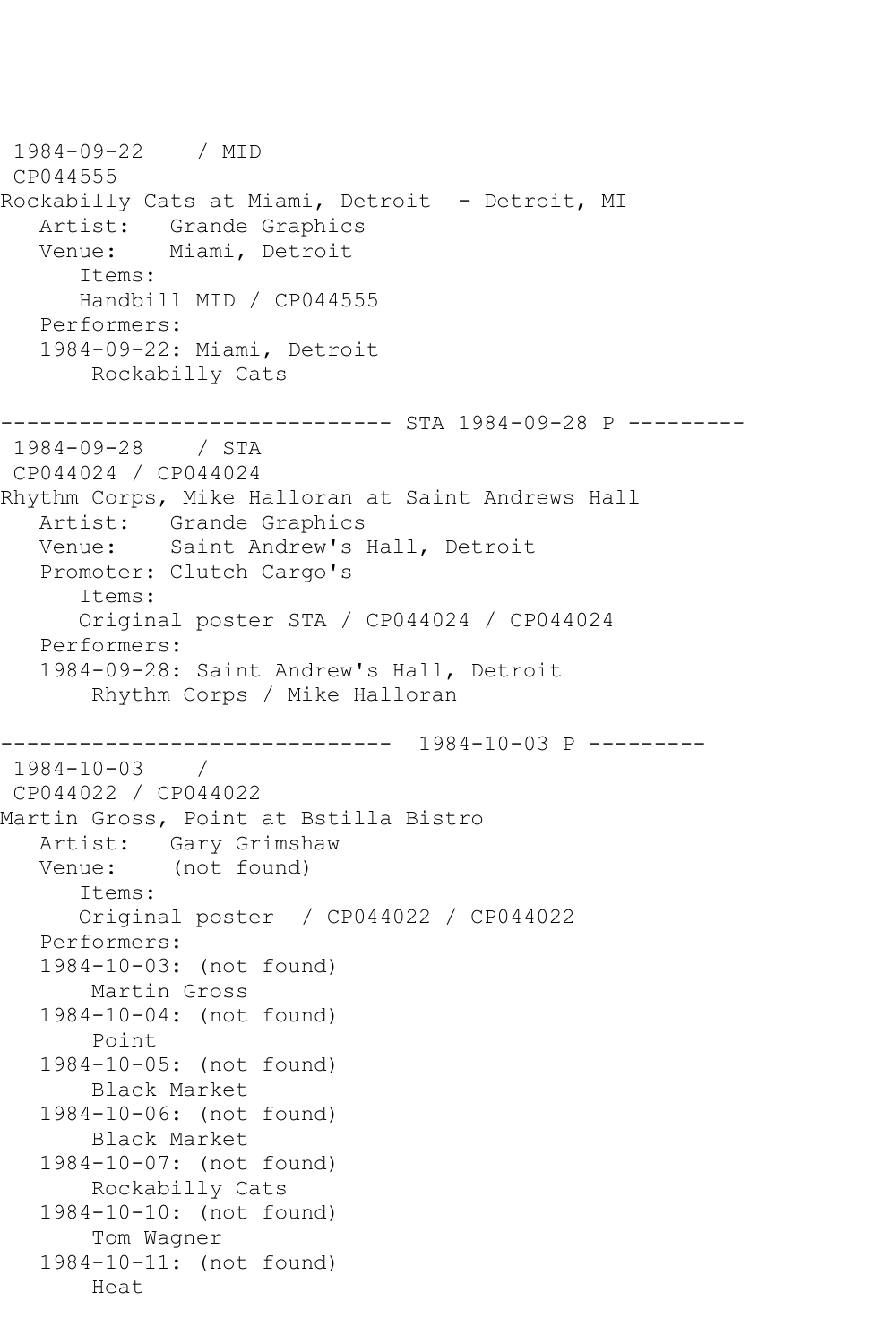```
 1984-10-12: (not found)
        Regular Boys
    1984-10-13: (not found)
        Buzztones
    1984-10-14: (not found)
        Fast Tracks
    1984-10-19: (not found)
        Fabulous Checkers
    1984-10-20: (not found)
        Robert Noll Band
    1984-10-21: (not found)
        Sun Messengers
    1984-10-24: (not found)
        Tom Wagner
    1984-10-25: (not found)
        CIA Video / Motown Night
    1984-10-26: (not found)
        Urbations
    1984-10-27: (not found)
        Urbations
    1984-10-28: (not found)
        Detroit Blues Band
    1984-10-31: (not found)
        Buzztones
         ------------------------------ KICK 1984-10-12 H ---------
1984-10-12 / KICK 
CP044557
Buzztones, Teen Angels at Kicks
  Artist: Grande Graphics<br>Venue: Kicks
  Venue:
       Items:
       Handbill KICK / CP044557
    Performers:
    1984-10-12: Kicks
        Buzztones
    1984-10-13: Teen Angels
           ------------------------------ 19zz-01-06 H ---------
19zz-01-06 /
CP044644
Flying Tigers at Club Soda, Kalamazoo - Kalamazoo, MI
    Artist: Grande Graphics
    Venue: Club Soda, Kalamazoo
       Items:
       Handbill / CP044644
    Performers:
```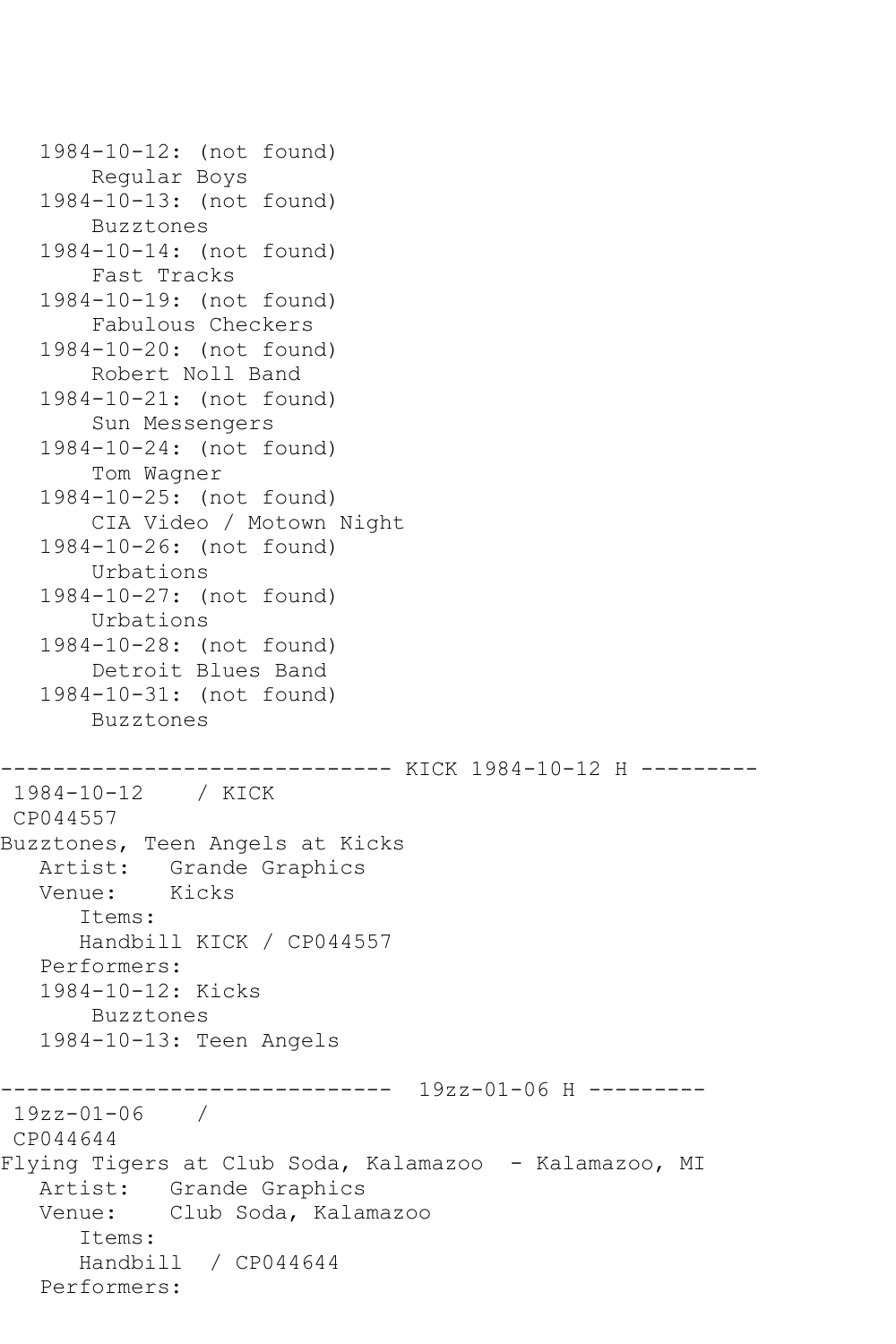19zz-01-06 19zz-01-07: Club Soda, Kalamazoo Flying Tigers ------------------------------ TRXX 19zz-03-13 H --------- 19zz-03-13 / TRXX CP044749 Grand Alliance at Traxx - Detroit, MI Artist: Grande Graphics Venue: Traxx Promoter: Ceremony Productions Items: Handbill TRXX / CP044749 Performers: 19zz-03-13: Traxx Grand Alliance ------------------------------ TRXX zzzz-01-03 P -------- zzzz-01-03 t / TRXX CP044155 / CP044155 Gratiot Live, Ten Speeds at Traxx - Detroit, MI Artist: Gary Grimshaw<br>Venue: Traxx Venue: Promoter: Musicians Referral Service Items: Original poster TRXX / CP044155 / CP044155 Performers: zzzz-01-03 tue: Traxx Gratiot Live zzzz-01-04 wed zzzz-01-05 thu: Traxx Ten Speeds zzzz-01-06 fri: Traxx Seduce zzzz-01-07 sat: Traxx Alux / Lordz / Roosters zzzz-01-11 wed: Traxx Halloween / Hidden Logic zzzz-01-12 thu: Traxx LPJ zzzz-01-13 fri: Traxx Suspects / Hurricane Irv zzzz-01-14 sat: Traxx Obsession / Maxx Volume / Manners at Random ------------------------------ STA zzzz-02-18 P -------- zzzz-02-18 s / STA CP044050 / CP044050 Samaritans, Onxyz at Saint Andrews Hall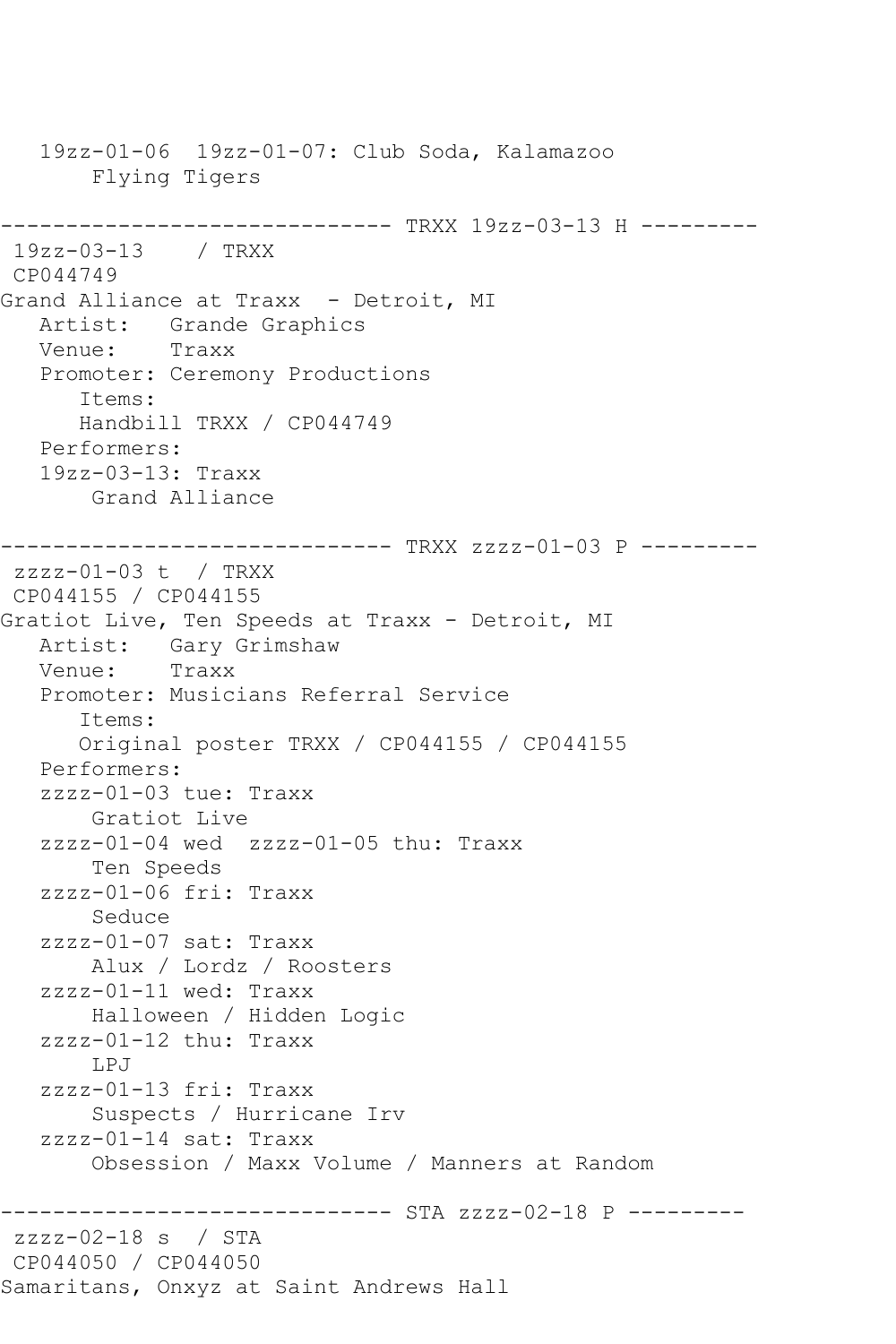Artist: Gary Grimshaw Venue: Saint Andrew's Hall, Detroit Promoter: 415 recording artists Items: Original poster STA / CP044050 / CP044050 Performers: zzzz-02-18 sat: Saint Andrew's Hall, Detroit Samaritans / Onxyz / Detroit Break Dancers zzzz-02-24 fri: Saint Andrew's Hall, Detroit Beastie Boys zzzz-03-02: Saint Andrew's Hall, Detroit Wire Train zzzz-03-16: Paychecks Alien Sex Fiend zzzz-03-22: Saint Andrew's Hall, Detroit Echo and the Bunnymen ------------------------------ zzzz-03-14 P -------- zzzz-03-14 w / CP045943 / CP045943 Tom Wagner at Bstilla Bistro Artist: Grande Graphics Venue: (not found) Items: Original poster / CP045943 / CP045943 Performers: zzzz-03-14 wed: (not found) Tom Wagner zzzz-03-28 wed: (not found) Tom Wagner ------------------------------ TRXX zzzz-04-02 P -------- zzzz-04-02 s / TRXX CP045945 / CP045945 Tommy Gunn and the Lineup, Urbations at Traxx - Detroit, MI Artist: Frank Bach<br>Venue: Traxx Venue: Promoter: WLLZ-FM Items: Original poster TRXX / CP045945 / CP045945 Performers: zzzz-04-02 sat: Traxx Tommy Gunn / Urbations ----------- STA zzzz-04-22 P --------zzzz-04-22 f / STA CP045994 / CP045994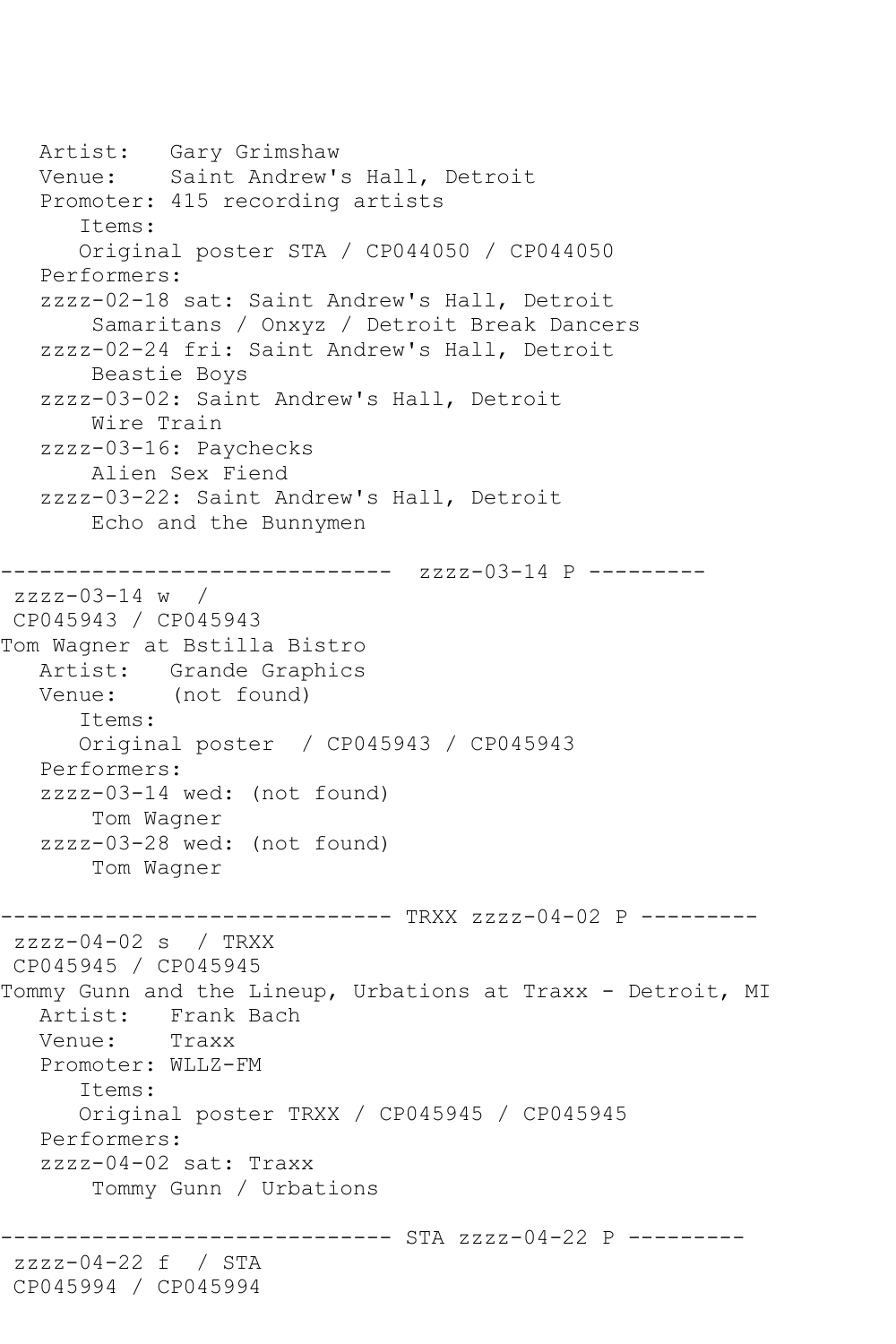Buddy Guy, Junior Wells at Saint Andrews Hall Artist: Frank Bach Venue: Saint Andrew's Hall, Detroit Promoter: Domenick Morda Items: Original poster STA / CP045994 / CP045994 Performers: zzzz-04-22 fri: Saint Andrew's Hall, Detroit Buddy Guy / Junior Wells ------------------------------ STA zzzz-05-08 P -------- zzzz-05-08 t / STA CP044129 / CP044129 Bill Nelson at Saint Andrews Hall Artist: Gary Grimshaw Venue: Saint Andrew's Hall, Detroit Promoter: CBS recording artist Items: Original poster STA / CP044129 / CP044129 Performers: zzzz-05-08 tue: Saint Andrew's Hall, Detroit Bill Nelson ------------------------------ STA zzzz-07-01 P -------- zzzz-07-01 f / STA CP044008 / CP044008 Urbations, Polish Muslims at Saint Andrews Hall Artist: Grande Graphics Venue: Saint Andrew's Hall, Detroit Items: Original poster STA / CP044008 / CP044008 Performers: zzzz-07-01 fri: Saint Andrew's Hall, Detroit Urbations / Polish Muslims zzzz-07-02 sat: (not found) Urbations zzzz-07-03 sun: Roostertail Urbations zzzz-07-04 mon: Sanders Ice Cream Factory Urbations zzzz-07-07 thu: Harpo's Urbations zzzz-07-08 fri: Mitchs Urbations zzzz-07-09 sat: Traxx Urbations / Boys Life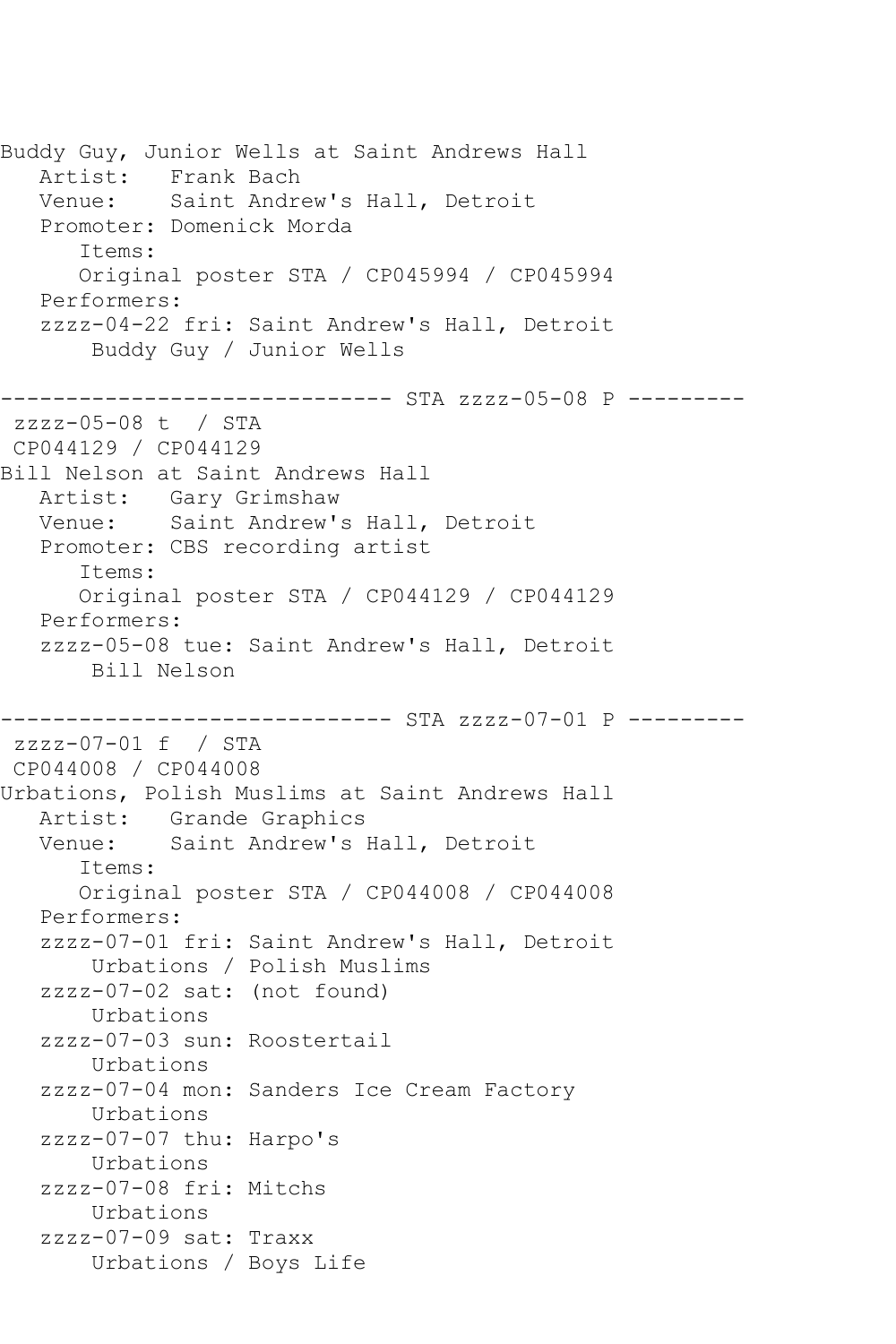------------------------------ MMF zzzz-09-05 H -------- zzzz-09-05 / MMF CP044556 Fixx, Andy Fraser at Meadowbrook Music Festival Artist: Grande Graphics Venue: Meadowbrook Music Festival Items: Handbill MMF / CP044556 Performers: Meadowbrook Music Festival Fixx / Andy Fraser ------------------------------ zzzz-10-15 P --------  $zzzz-10-15$  s / CP044069 / CP044069 Wille D. Warren and his Brush Street Band, Jim Mccarty at Bstilla Bistro Artist: Frank Bach Venue: (not found) Items: Original poster / CP044069 / CP044069 Performers: zzzz-10-15 sat: (not found) Wille D. Warren and his Brush Street Band / Jim Mccarty / Johnny Bee ------------------------------ TRXX zzzz-11-15 P -------- zzzz-11-15 t / TRXX CP045950 / CP045950 Gratiot Live, Mystery Girls at Traxx - Detroit, MI Artist: Gary Grimshaw Venue: Traxx Promoter: Musicians Referral Service Items: Original poster TRXX / CP045950 / CP045950 Performers: zzzz-11-15 tue: Traxx Gratiot Live zzzz-11-16 wed: Traxx Mystery Girls zzzz-11-17 thu: Traxx Private Eyes zzzz-11-18 fri: Traxx Changing Bodies / Obsession / Posters zzzz-11-19 sat: Traxx Polish Muslims / Mechanixx / Powers of Suggestion zzzz-11-23 wed: Traxx Tommy Gunn / Manners at Random